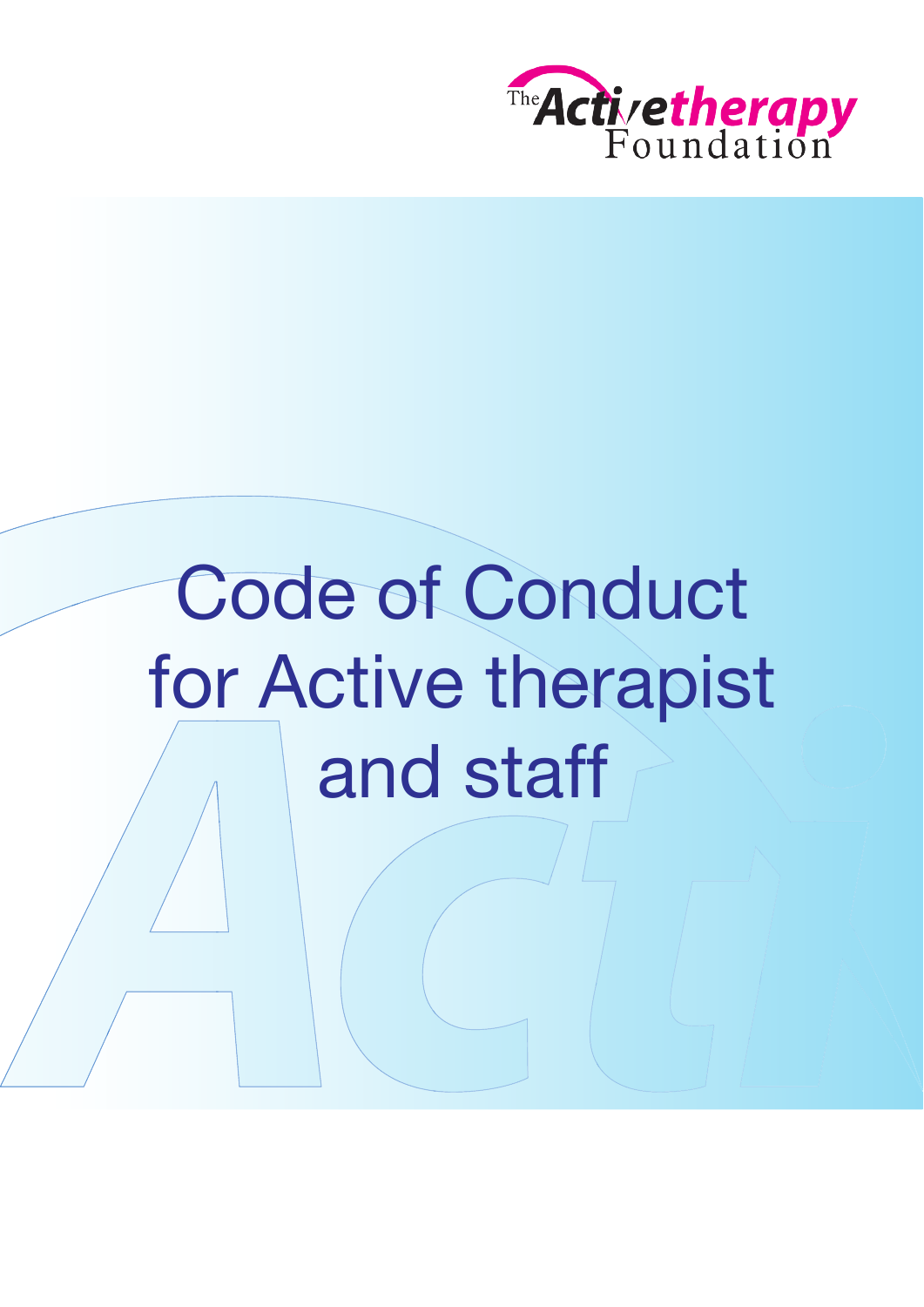### **Code of Conduct for Active therapists and staff**

As a part of the Active therapy Foundation, you make a valuable and important contribution to the delivery of a high quality service.

Following the guidance set out in this Code of Conduct will give you the reassurance that you are providing safe and compassionate service of a high standard, and the confidence to challenge others who are not. This Code will also tell the public and people who use our services exactly what they should expect from all those within the Active therapy Foundation.

### As an Active therapist you must:

Be accountable by making sure you can answer for your actions or omissions.

Promote and uphold the privacy, dignity, rights, health and wellbeing of people who use our services and their carers at all times.

Work in collaboration with your colleagues to ensure the delivery of a high quality, safe and compassionate service and support.

Communicate in an open, and effective way to promote the health, safety and wellbeing of people who use our services and their carers.

Respect a person's right to confidentiality.

Strive to improve the quality of service, care and support through continuing professional development.



6

1

2

3

4

5

Uphold and promote equality, diversity and inclusion.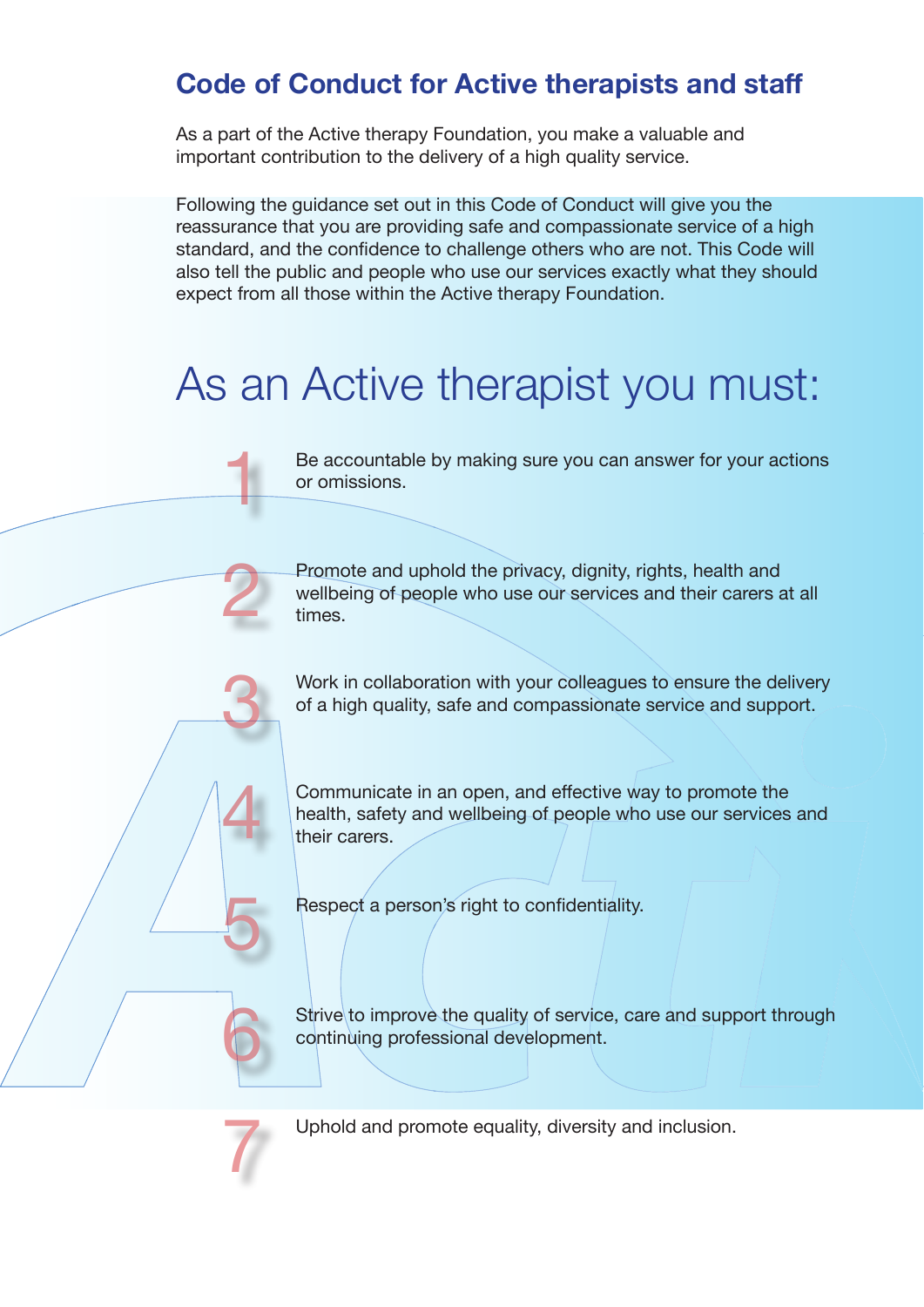#### **Purpose**

This Code is based on the principles of protecting the public by promoting best practice. It will ensure that you are 'working to standard', provide a high quality, compassionate service, care and support.

The Code describes the standards of conduct, behaviour and attitude that the public and people who use our services should expect. You are responsible for, and have a duty of care to ensure that your conduct does not fall below the standards detailed in the Code. Nothing that you do, or omit to do, should harm the safety and wellbeing of people we serve, and the public.

#### **Scope**

These standards apply to all Active therapist and those who act for the Active therapy Foundation, whether professionally or voluntarily.

### **How does the Code help me as a Service Provider?**

It provides a set of clear standards, so you:

can be sure of the standards you are expected to meet.

can know whether you are working to these standards, or if you need to change the way you are working.

can identify areas for continuing professional development.

can fulfil the requirements of your role, behave correctly and do the right thing at all times. This is essential to protect people who use our services, the public and others from harm.

### **How does this Code help people who use Active therapy services and members of the public?**

The Code helps the public and those who use our services to understand what standards they can expect of all those within the Active therapy Foundation. The Code aims to give people who use our services the confidence that they will be treated with dignity, respect and compassion at all times.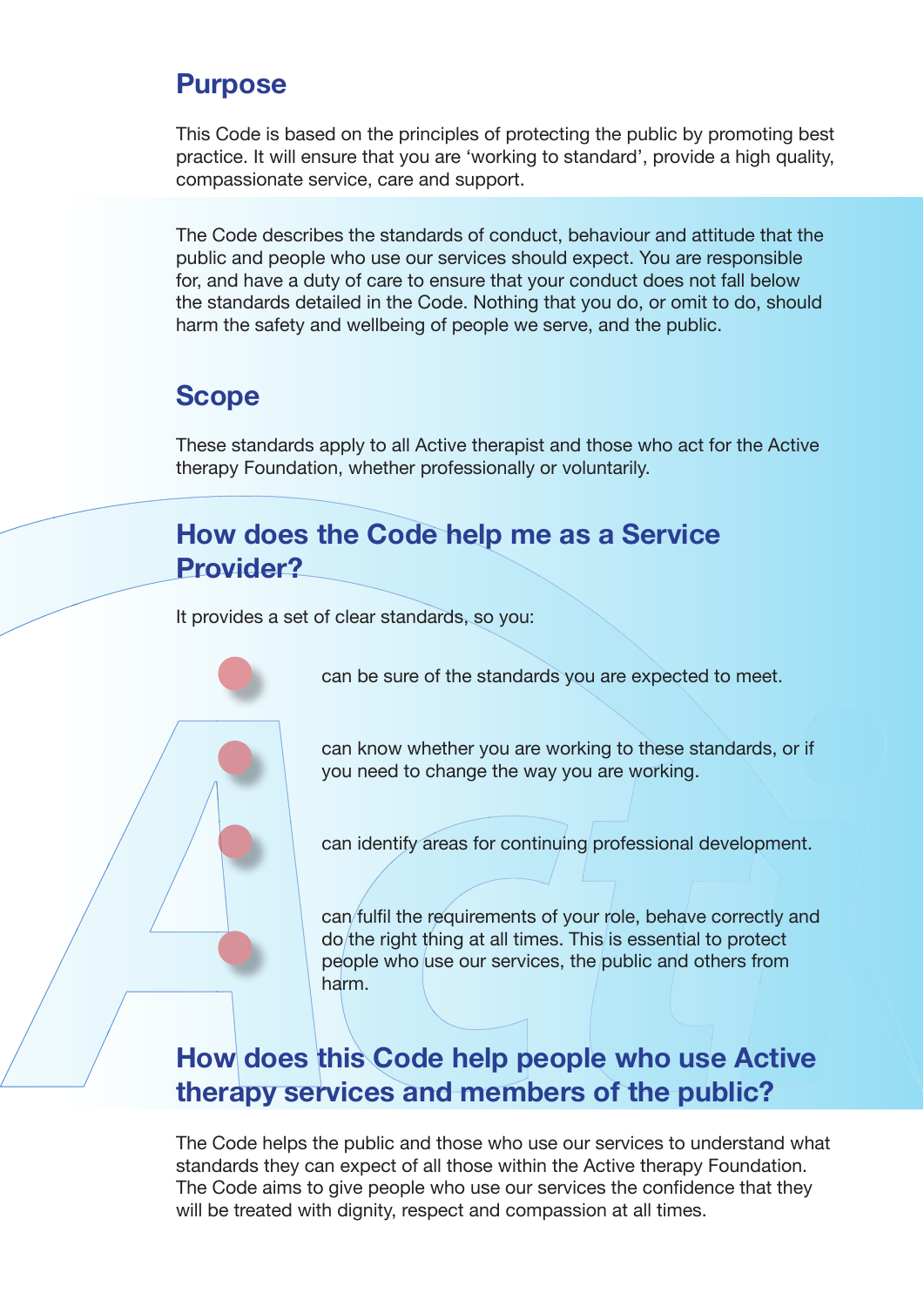### **How does this Code help my employer?**

The Code helps employers to understand what standards they should expect of Active therapist and staff. If there are people who do not meet these standards, it will help to identify them and their support and training needs.

#### **Glossary**

You can find a glossary of terms and key words (shown in bold throughout the Code) at the end of the document.

### 1. Be accountable by making sure you can answer for your actions or omissions

#### **Guidance statements**

be honest with yourself and others about what you can do, recognise your abilities and the limitations of your competence and only carry out or delegate those tasks agreed in your job description and for which you are competent.

always behave and present yourself in a way that does not call into question your suitability to work for the Active therapy Foundation.

be able to justify and be accountable for your actions or your omissions – what you fail to do.

always ask your supervisor or employer for guidance if you do not feel able or adequately prepared to carry out any aspect of your work, or if you are unsure how to effectively deliver a task.

tell your supervisor or employer about any issues that might affect your ability to do your job competently and safely. If you do not feel competent to carry out an activity, you must report this.

establish and maintain clear and appropriate professional boundaries in your relationships with people who use Active therapy services, carers and colleagues at all times.

never accept any offers of loans, gifts, benefits or hospitality from anyone you are supporting or anyone close to them which may be seen to compromise your position.

8

9

1

2

3

4

5

6

7

comply with your employers' agreed ways of working.

report any actions or omissions by yourself or colleagues that you feel may compromise the safety or care of people who use services and, if necessary use whistleblowing procedures to report any suspected wrongdoing.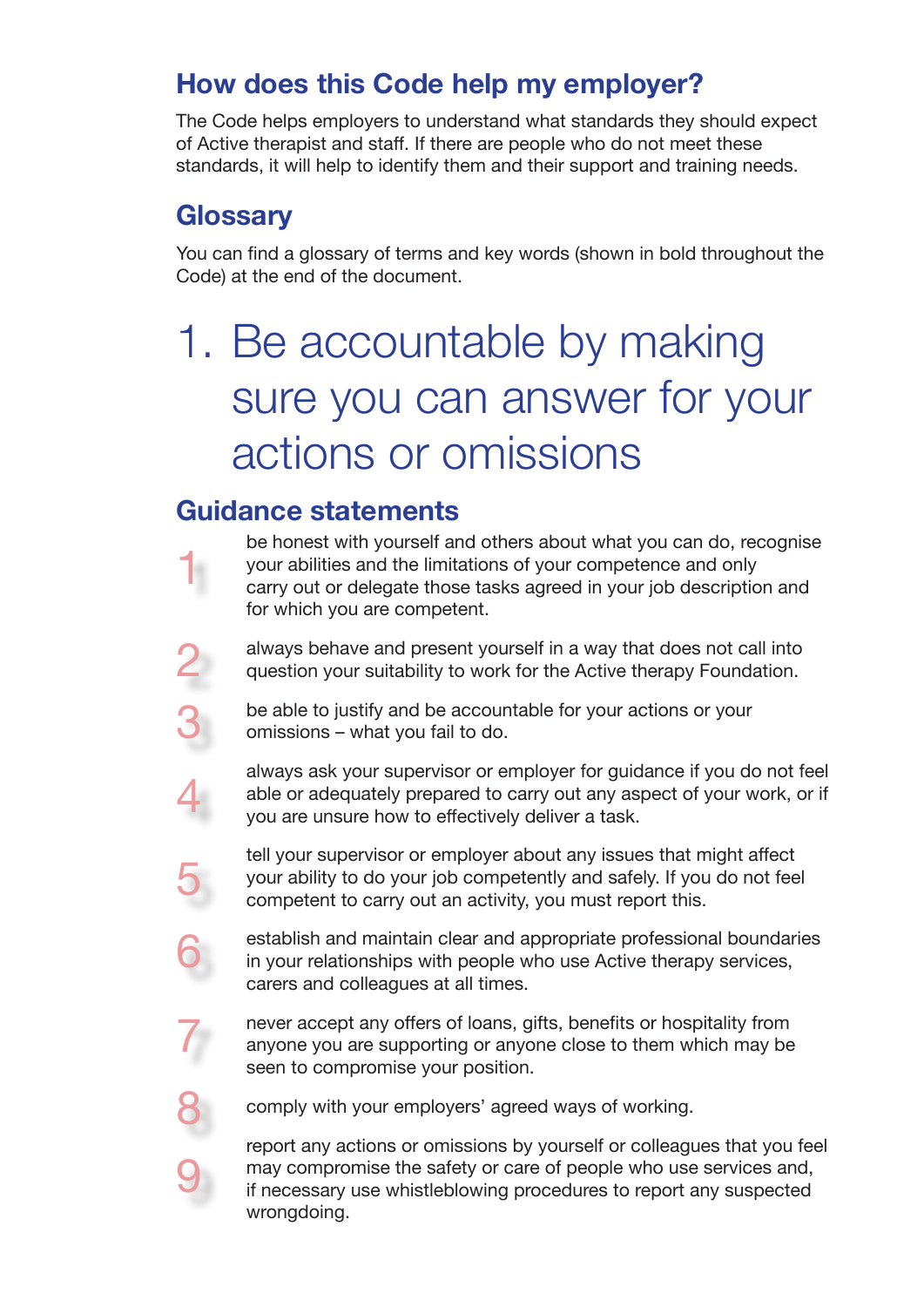### 2. Promote and uphold the privacy, dignity, rights, health and wellbeing of people who use Active therapy services and their carers at all times

#### **Guidance statements**

always act in the best interests of people who use Active therapy services.

always treat people with respect and compassion.

put the needs, goals and aspirations of people who use our services first, helping them to be in control and to choose the service, care and support they receive.

promote people's independence and ability to self-care, assisting those who use Active therapy services to exercise their rights and make informed choices.

always gain valid consent before providing therapy, care and support. You must also respect a person's right to refuse to receive therapy, care and support if they are capable of doing so.

always maintain the privacy and dignity of people who use our services, their carers and others.

be alert to any changes that could affect a person's needs or progress and report your observations in line with your employer's agreed ways of working.

always make sure that your actions or omissions do not harm an individual's health or wellbeing. You must never abuse, neglect, harm or exploit those who use Active therapy services, their carers or your colleagues.

9

8

1

2

3

4

5

6

7

challenge and report dangerous, abusive, discriminatory or exploitative behaviour or practice.

10 always take comments and complaints seriously, respond to them in line with agreed ways of working and inform a senior member of staff.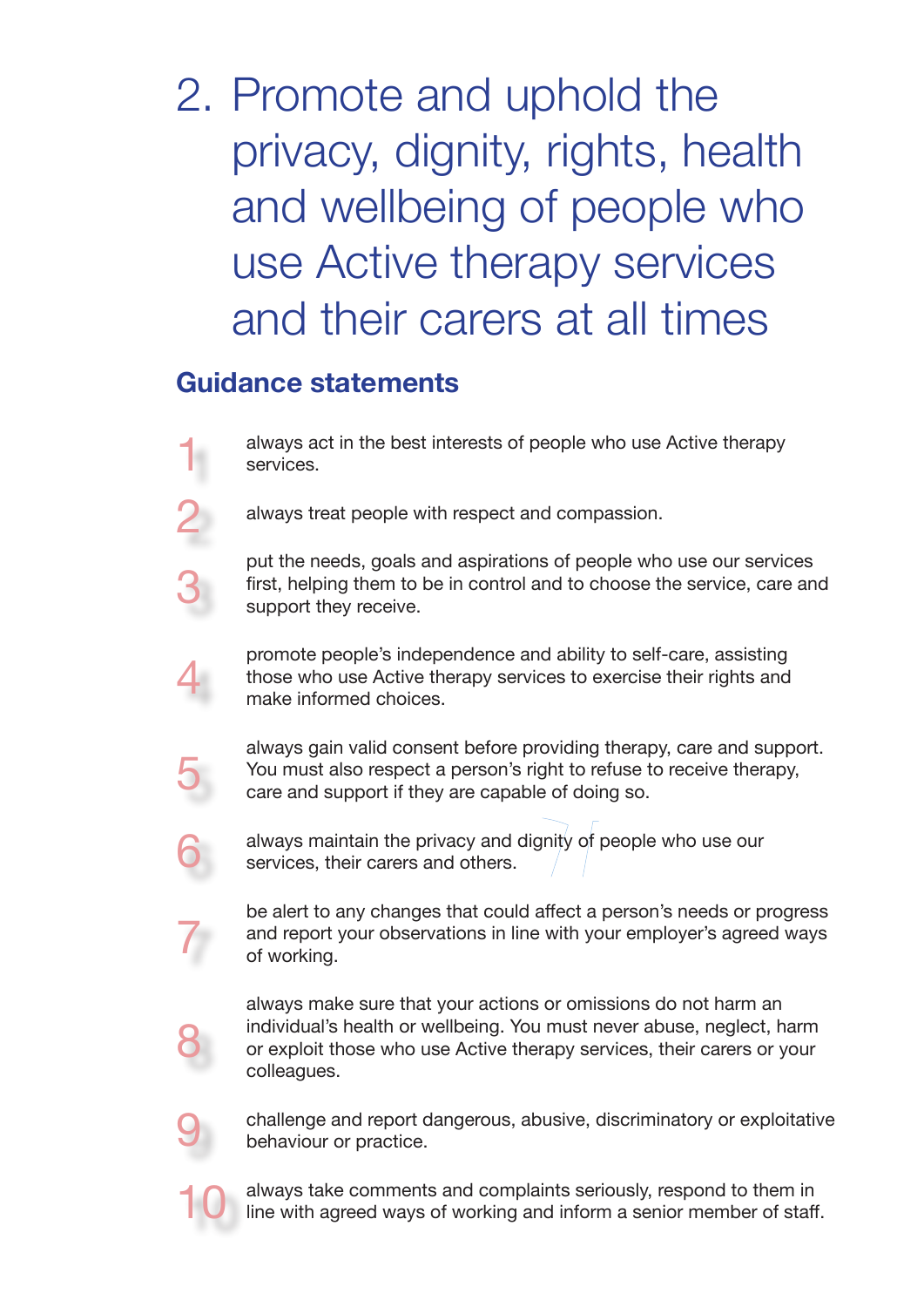### 3. Work in collaboration with your colleagues to ensure the delivery of high quality, safe and compassionate service

#### **Guidance statements**

1

2

3

4

5

6

As an Active therapy provider you must:

understand and value your contribution and the vital part you play in your team.

recognise and respect the roles and expertise of your colleagues both in the team and from other agencies and disciplines, and work in partnership with them.

work openly and co-operatively with colleagues including those from other disciplines and agencies, and treat them with respect.

work openly and co-operatively with people who receive Active therapy services and their families or carers and treat them with respect.

honour your work commitments, agreements and arrangements and be reliable, dependable and trustworthy.

actively encourage the delivery of a high quality service, care and support.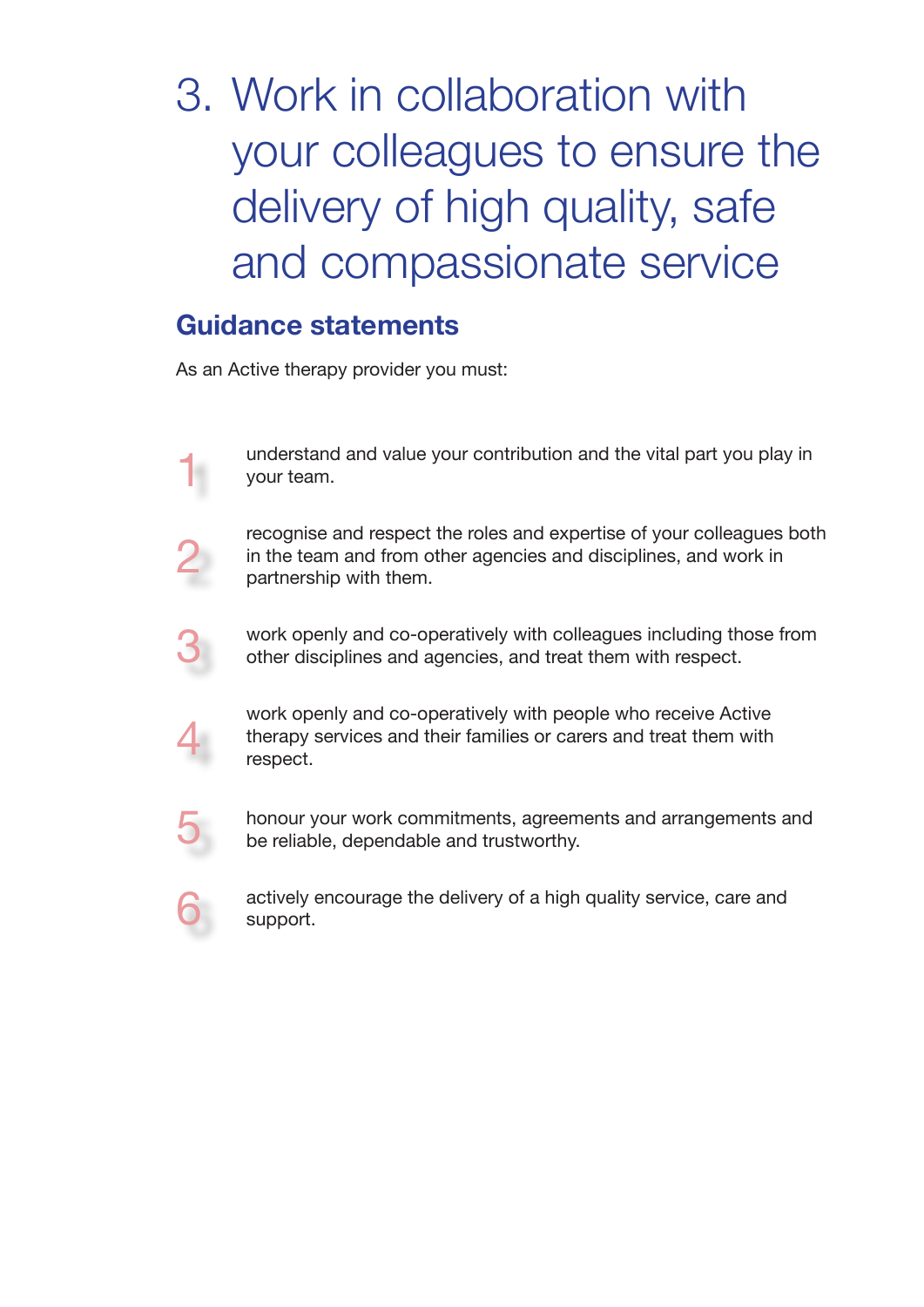### 4. Communicate in an open and effective way to promote the health, safety and wellbeing of people who use the service and their carers

#### **Guidance statements**

As an Active therapy provider you must:

communicate respectfully with people who use the services and their carers in an open, accurate, effective, straightforward and confidential way.



1

communicate effectively and consult with your colleagues as appropriate.

always explain and discuss the care, support or procedure you intend to carry out with the person and only continue if they give valid consent.



3

maintain clear and accurate records of the service, care and support you provide. Immediately report to a senior member of staff any changes or concerns you have about a person's condition.

5

recognise both the extent and the limits of your role, knowledge and competence when communicating with people who use Active therapy services, carers and colleagues.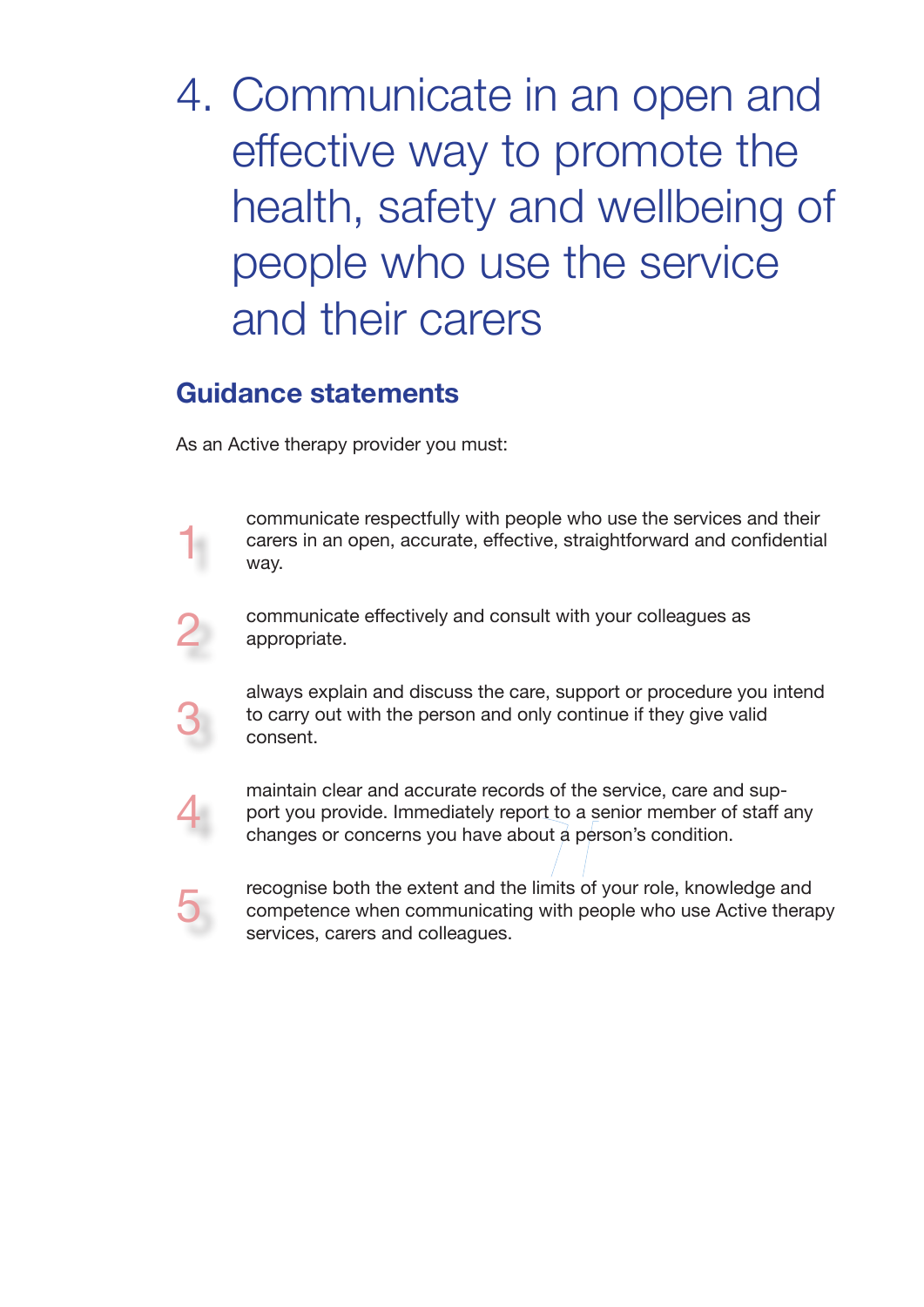# 5. Respect people's right to confidentiality

### **Guidance statements**

As an Active therapy provider you must:

treat all information about people who use our services and their carers as confidential.

only discuss or disclose information about people who use Active therapy in accordance with legislation and agreed ways of working.

always seek guidance from a senior member of staff regarding any information or issues that you are concerned about.

always discuss issues of disclosure with a senior member of staff.

# 6. Strive to improve the quality of healthcare, care and support through continuing professional development

### **Guidance statements**

As an Active therapy provider you must:

- ensure up to date compliance with all statutory and mandatory training, in agreement with your supervisor. 1
	- participate in continuing professional development to achieve the competence required for your role.
- 3

4

5

6

2

1

2

3

4

carry out competence-based training and education in line with your agreed ways of working.

improve the quality and safety of the care you provide with the help of your supervisor (and a mentor), and in line with your agreed ways of working.

maintain an up-to-date record of your training and development.

contribute to the learning and development of others as appropriate.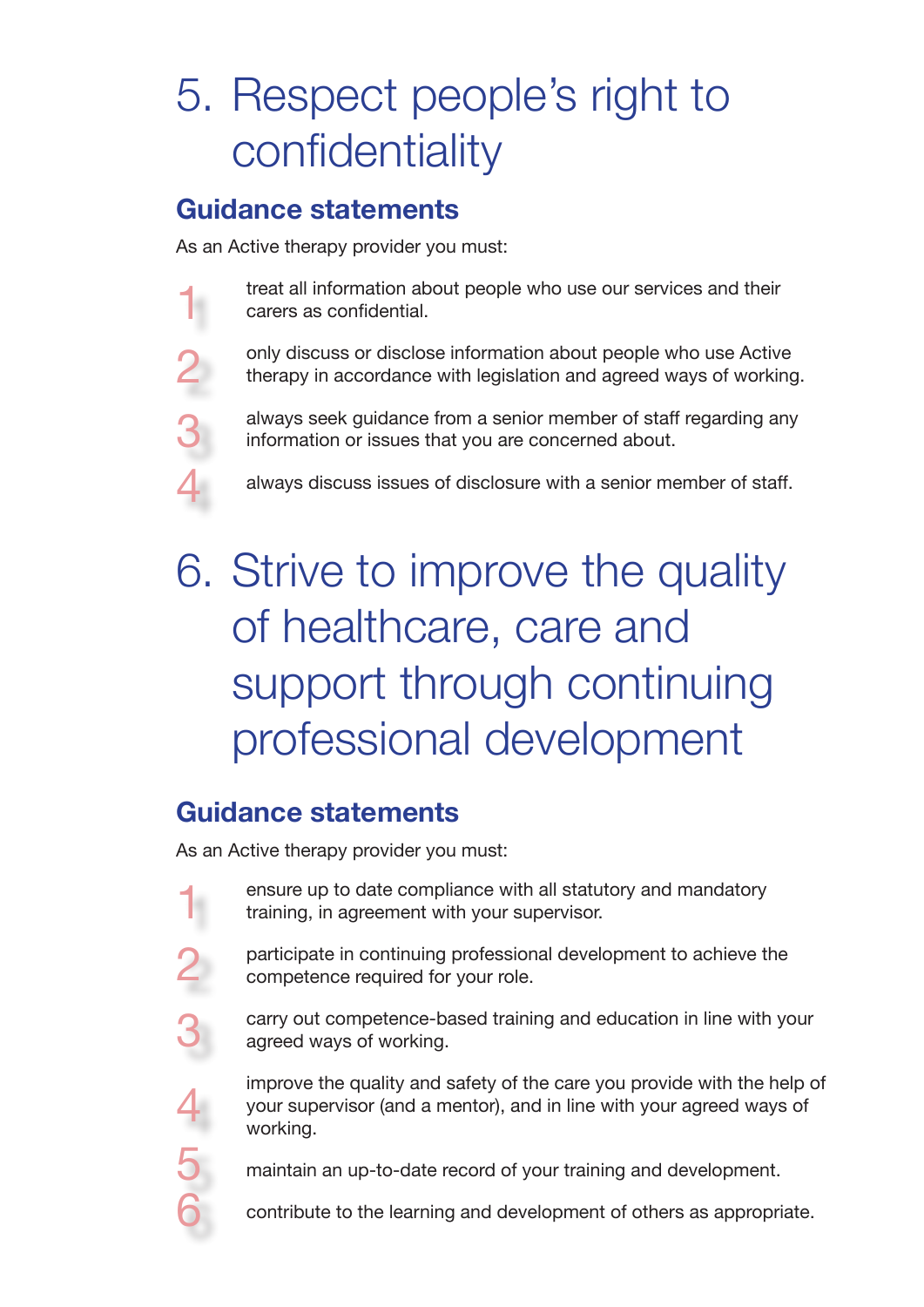### 7. Uphold and promote equality, diversity and inclusion

### **Guidance statements**

As an Active therapy provider you must:





promote equal opportunities and inclusion for the people who use Active therapy services and their carers.



1

2

3

report any concerns regarding equality, diversity and inclusion to a senior member of staff as soon as possible.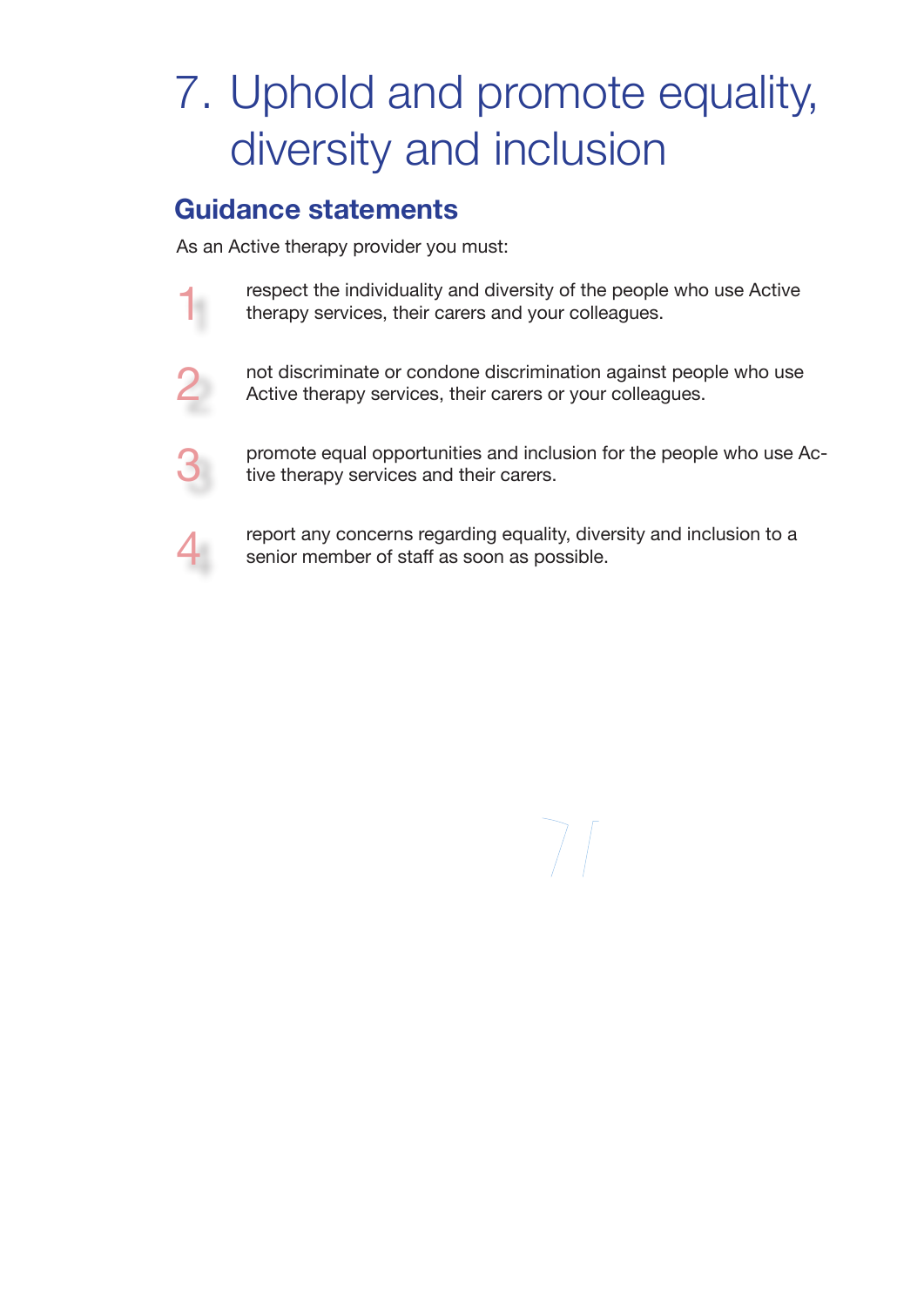#### **Glossary of terms**

**ACCOUNTABLE:** accountability is to be responsible for the decisions you make and answerable for your actions.

**AGREED WAYS OF WORKING:** includes policies and procedures where these exist; they may be less formally documented among individual employers and the self-employed.

**BEST INTERESTS:** the Mental Capacity Act (2005) sets out a checklist of things to consider when deciding what's in a person's 'best interests'.

**CARE AND SUPPORT:** care and support enables people to do the everyday things like getting out of bed, dressed and into work; cooking meals; seeing friends; caring for our families; and being part of our communities. It might include emotional support at a time of difficulty or stress, or helping people who are caring for a family member or friend.

**COLLABORATION:** the action of working with someone to achieve a common goal.

**COMPASSION:** descriptions of compassionate care include:, dignity and comfort: taking time and patience to listen, explain and communicate; demonstrating empathy, kindness and warmth; care centred around an individual person's needs, involving people in the decisions about their therapy needs, care and support.

**COMPETENCE:** the knowledge, skills, attitudes and ability to practise safely and effectively without the need for direct supervision.

**COMPETENT:** having the necessary ability, knowledge, or skill to do something successfully.

**CONTINUING PROFESSIONAL DEVELOPMENT:** this is the way in which a worker continues to learn and develop throughout their careers, keeping their skills and knowledge up to date and ensuring they can work safely and effectively.

**DIGNITY:** covers all aspects of daily life, including respect, privacy, autonomy and self-worth. While dignity may be difficult to define, what is clear is that people know when they have not been treated with dignity and respect. Dignity is about interpersonal behaviours as well as systems and processes.

**DISCRIMINATE:** discrimination can be the result of prejudice, misconception and stereotyping. Whether this behaviour is intentional or unintentional does not excuse it. It is the perception of the person discriminated against that is important.

**DIVERSITY:** celebrating differences and valuing everyone. Diversity encompasses visible and non-visible individual differences and is about respecting those differences.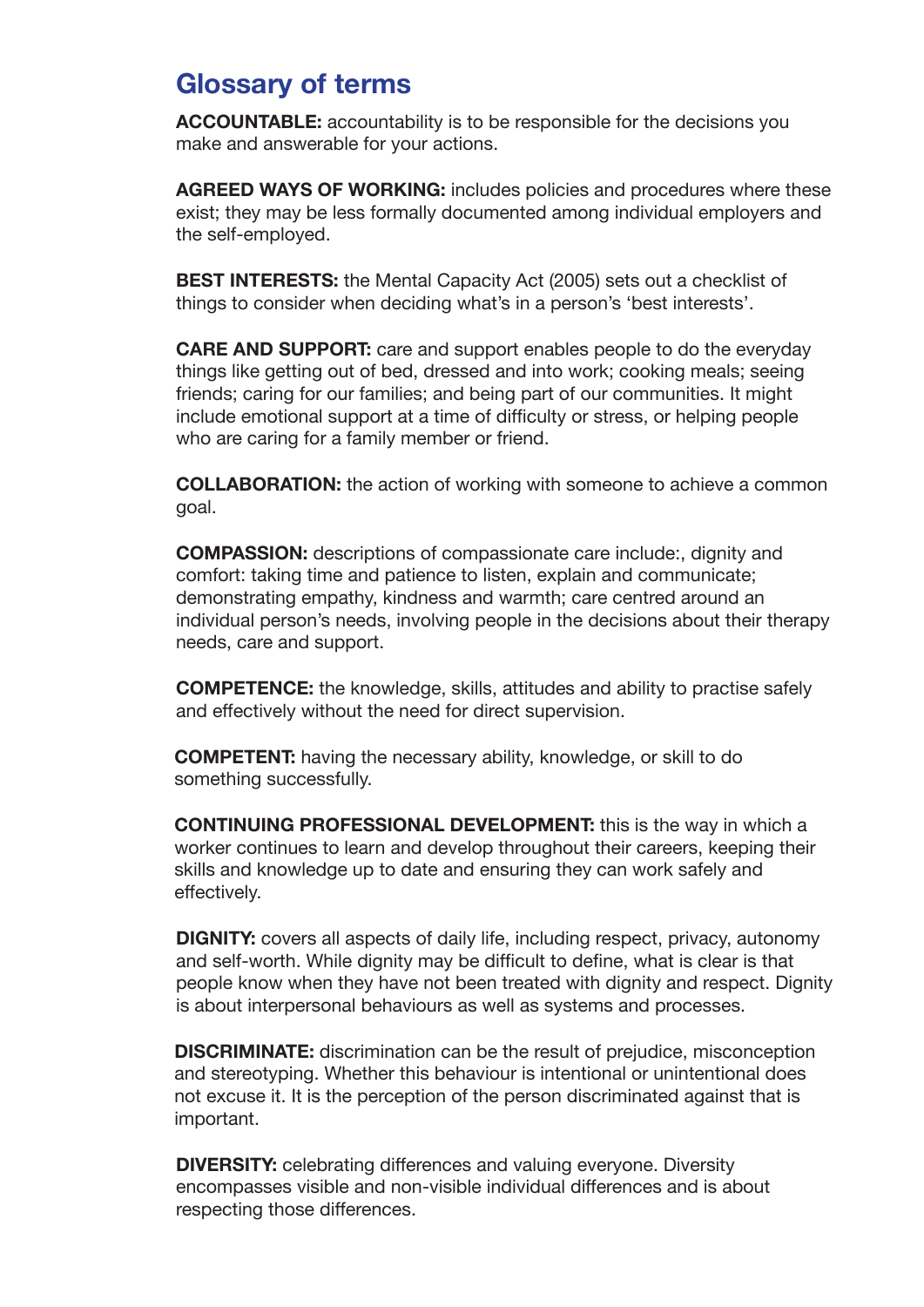**EFFECTIVE:** to be successful in producing a desired or intended result.

**EQUALITY:** being equal in status, rights, and opportunities.

**INCLUSION:** ensuring that people are treated equally and fairly and are included as part of society.

**MENTOR:** mentoring is a work-based method of training using existing experienced staff to transfer their skills informally or semi-formally to learners.

**OMISSION:** to leave out or exclude.

**PROMOTE:** to support or actively encourage.

**RESPECT:** to have due regard for someone's feelings, wishes, or rights.

**SELF-CARE:** this refers to the practices undertaken by people towards maintaining health and wellbeing and managing their own care needs. It has been defined as: "the actions people take for themselves, their children and their families to stay fit and maintain good physical and mental health; meet social and psychological needs; prevent illness or accidents; care for minor ailments and long-term conditions; and maintain health and wellbeing after an acute illness or discharge from hospital." (Self care – A real choice: Self care support – A practical option, published by Department of Health, 2005).

**UPHOLD:** to maintain a custom or practice.

**VALID CONSENT:** for consent to be valid, it must be given voluntarily by an appropriately informed person who has the capacity to consent to the intervention in question. This will be the client, the person who uses Active therapy services or someone with parental responsibility for a person under the age of 18, someone authorised to do so under a Lasting Power of Attorney (LPA) or someone who has the authority to make treatment decisions as a court appointed deputy). Agreement where the person does not know what the intervention entails is not 'consent'.

**WELLBEING:** a person's wellbeing may include their sense of hope, confidence, self-esteem, ability to communicate their wants and needs, ability to make contact with other people, ability to show warmth and affection, experience and showing of pleasure or enjoyment.

**WHISTLEBLOWING:** whistleblowing is when a worker reports suspected wrongdoing at work. Officially this is called 'making a disclosure in the public interest' and may sometimes be referred to as 'escalating concerns.' You must report things that you feel are not right, are illegal or if anyone at work is neglecting their duties. This includes when someone's health and safety is in danger; damage to the environment; a criminal offence; that the company is not obeying the law (like not having the right insurance); or covering up wrongdoing.